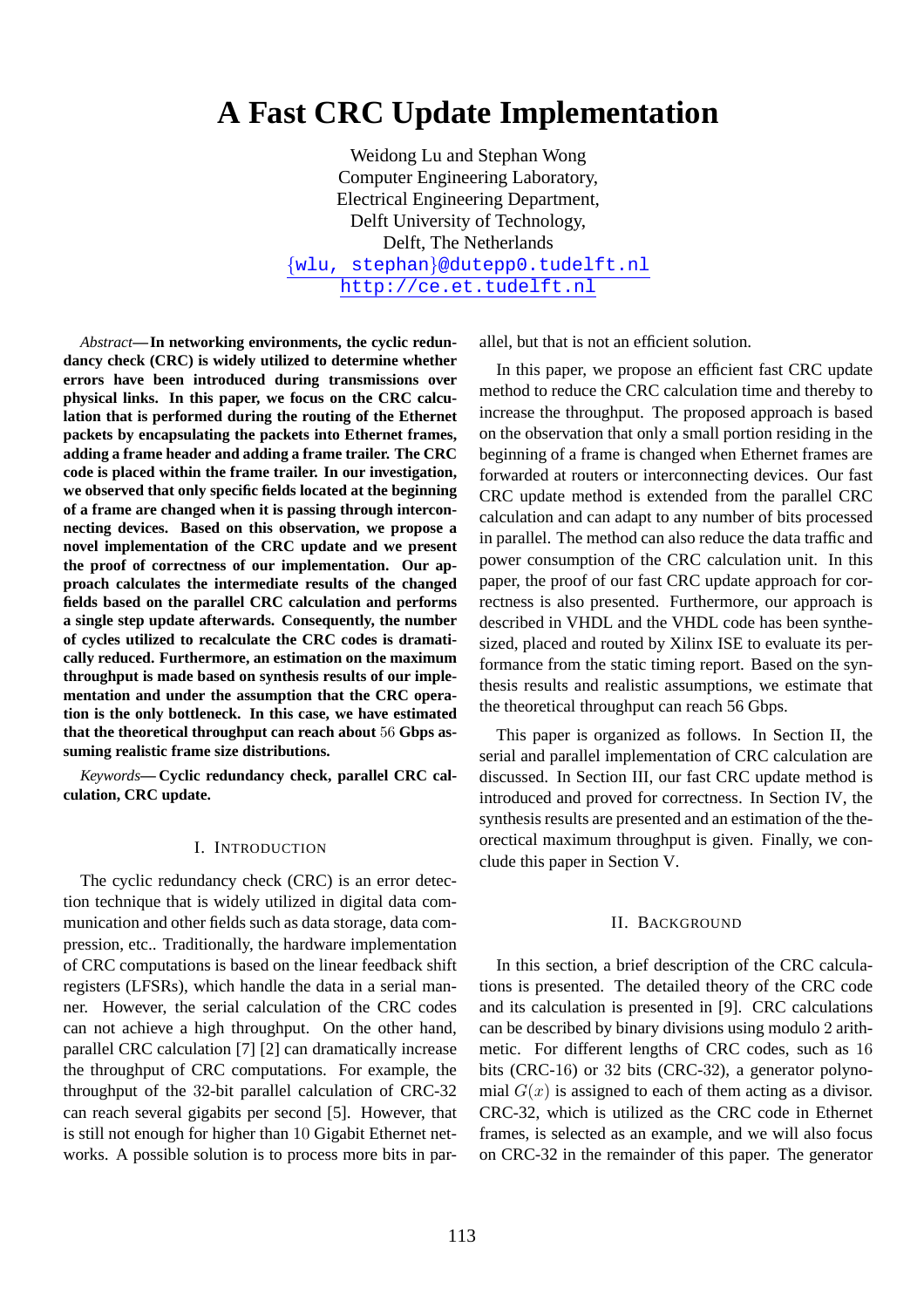polynomial for CRC-32 is as follows:

$$
G(x) = x^{32} + x^{26} + x^{23} + x^{22} + x^{16} + x^{12} + x^{11} + x^{10} + x^8 + x^7 + x^5 + x^4 + x^2 + x^1 + x^0,
$$

the highest order or called the degree of the generator polynomial (denoted by m in this paper) is 32.  $m = 32$  is also the length of the CRC code. We can extract the coefficients of  $G(x)$  and represent it in binary form as:

$$
P = \{p_{32}, p_{31}, \ldots, p_1, p_0\} = \{100000100110000010001110110110111\}.
$$

The most significant bit of  $P$ ,  $p_{32}$ , corresponds to the coefficient of  $x^{32}$ , the highest order of  $G(x)$ . Similarly,  $p_{31}$ corresponds to the coefficient of  $x^{31}$ , which is 0 in this case. The ensuing bits follow the coefficients in  $G(x)$ at their corresponding positions. P is called the *generator*, and uniquely coincides with the generator polynomial  $G(x)$ .

The basic processes of CRC calculation are the following. First, the to be protected message is perceived as an unsigned binary number  $D$ , which can be hundreds of bits long. The length of  $D$  is denoted by  $k$  in this paper. Second,  $m$  0s are appended to  $D$ . This operation can be perceived as a multiplication with  $2^m$  resulting in  $D \times 2^m$ . Third, the binary number  $D \times 2^m$  is divided by generator P using modulo 2 arithmetic. The remainder of this operation is the  $m$  bits CRC code represented by  $C$ . Fourth, this CRC code C is added to the extended message resulting in  $D \times 2^m + C$ , which will be transmitted. Actually, no real addition needs to be performed since adding  $C$  is the same as replacing the appended  $m$  0s with  $C$ . Finally, at the receiver's end, when performing the CRC calculation on  $D \times 2^m + C$ , the remainder should be 0, if no transmission errors are occurred.

Based on above discussions, the main operation of CRC calculations is nothing more than the binary divisions. Binary divisions generally can be performed by a sequence of shifts and subtractions. Furthermore, in modulo 2 arithmetic, addition and subtraction are equivalent to bitwise XORs (denoted by " $\oplus$ " in this paper) and multiplication is equivalent to AND (denoted by "  $\cdot$  " in this paper). Therefore, in modulo 2 arithmetic, binary divisions can be accomplished by shifts and bitwise XORs. Linear feedback shift registers (LFSRs) are designed to perform shifts and bitwise XORs, namely, binary divisions. The implementations of the serial and parallel CRC calculation based on LFSRs are described in the following sections.

## *A. Serial CRC Calculation*

Figure 1 illustrates the basic architecture of LFSRs for serial calculation of CRC. Shift operations are performed



Fig. 1. Linear Feedback Shift Registers.

by a sequence of flip-flops called shift registers, which store the temporal result after every subtraction (bitwise XOR). The number of shift registers equals  $m$ , the length of the CRC code. Bitwise XORs are performed by XORs in between the shift registers. The data message shifts in from the left, beginning with the most significant bit and ending with the  $m$  0s that is appended to the data message. When all the messages have been shifted in, the final value in the shift registers is the remainder of the division, namely, the CRC code. The LFSRs can be regarded as a discrete-time time-invariant linear system. If  $X = [x_{m-1} \dots x_1 \ x_0]^T$  is utilized to denote the state of the shift registers, in linear system theory, the state equation for LFSRs can be expressed in modular 2 arithmetic as follows (see [4] [7]):

$$
X(i+1) = F \cdot X(i) \oplus G \cdot d \tag{1}
$$

where  $X(i)$  represents the *i*th state of the registers, namely, the remainder after ith subtraction;

 $X(i + 1)$  denotes the  $(i + 1)$ th state of the registers, the remainder after  $(i + 1)$ th subtraction;

d denotes the one-bit shift-in serial input;

F is an  $m \times m$  matrix and G is a  $1 \times m$  matrix.

If the generator is written as  $P = \{p_m, p_{m-1}, ..., p_0\}$ , F and G matrices can be denoted as follows.

$$
F = \begin{bmatrix} p_{m-1} & 1 & 0 & \cdots & 0 \\ p_{m-2} & 0 & 1 & \cdots & 0 \\ \vdots & \vdots & \vdots & \ddots & \vdots \\ p_1 & 0 & 0 & \cdots & 1 \\ p_0 & 0 & 0 & \cdots & 0 \end{bmatrix}
$$
 (2)

$$
G = [0 \ 0 \ \cdots \ 0 \ 1]^T \tag{3}
$$

Consequently, if  $X = [x_{m-1} \dots x_1 \ x_0]^T$  is used to denote the current state: *i*th state and  $X' =$  $[x'_{m-1} \dots x'_{1} \ x'_{0}]^{T}$  is employed to denote the next state:  $(i + 1)$ th state, the system state equation can thus be written as:

$$
X' = F \cdot X \oplus G \cdot d \tag{4}
$$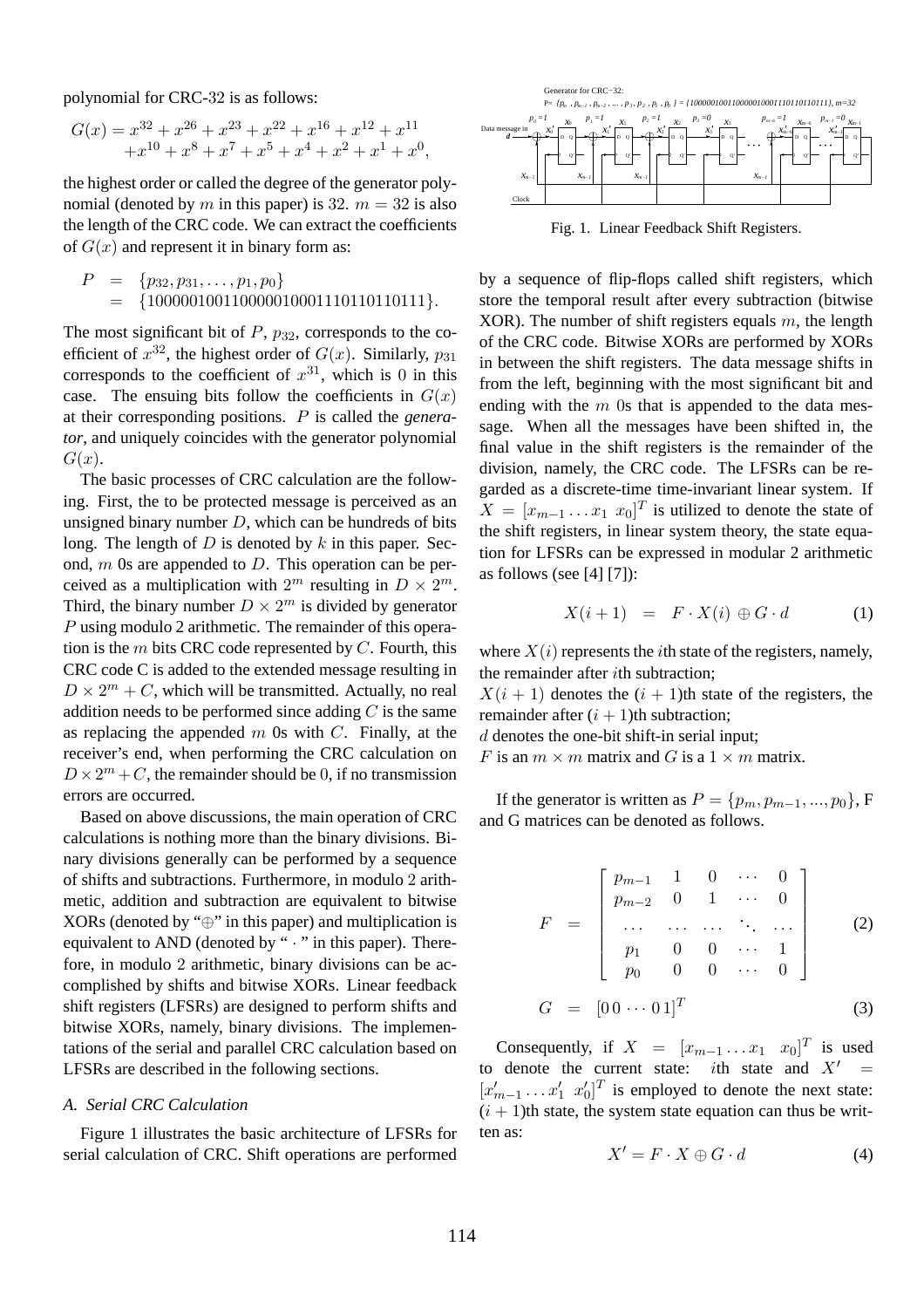Furthermore, if  $F$  and  $G$  are substituted by Equations (2) and (3), we can write Equation (4) in the matrix form as:

$$
\begin{bmatrix} x'_{m-1} \\ x'_{m-2} \\ \cdots \\ x'_{1} \\ x'_{0} \end{bmatrix} = \begin{bmatrix} p_{m-1} & 1 & 0 & \cdots & 0 \\ p_{m-2} & 0 & 1 & \cdots & 0 \\ \cdots & \cdots & \cdots & \ddots & \cdots \\ p_{1} & 0 & 0 & \cdots & 1 \\ p_{0} & 0 & 0 & \cdots & 0 \end{bmatrix} \cdot \begin{bmatrix} x_{m-1} \\ x_{m-2} \\ \cdots \\ x_{0} \end{bmatrix}
$$

$$
\oplus \begin{bmatrix} 0 \\ 0 \\ \cdots \\ 0 \\ 1 \end{bmatrix} \cdot d
$$
 (5)

If Equation (5) is expanded, the equations can be expressed as follows<sup>1</sup>:

$$
\begin{cases}\nx'_{m-1} = (p_{m-1} \cdot x_{m-1}) \oplus x_{m-2} \\
x'_{m-2} = (p_{m-2} \cdot x_{m-1}) \oplus x_{m-3} \\
\vdots \\
x'_{1} = (p_{1} \cdot x_{m-1}) \oplus x_{0} \\
x'_{0} = (p_{0} \cdot x_{m-1}) \oplus d\n\end{cases}
$$
\n(6)

Equation (6) exactly coincides with the LFSRs depicted in Figure 1. If  $p_i = 1$ , we have  $x'_i = x_{m-1} \oplus x_{i-1}$  $(i = 1, 2, ..., m - 1)$ , which means there is an XOR operation between register  $x_i$  and register  $x_{i-1}$ . If  $p_i = 0$ , we have  $x'_i = x_{i-1}$ , which means there is no XOR operation between these two registers, only shift operation is performed. If  $x_{m-1} = 0$ , we have  $x_0 = d$  and  $x'_i = x_{i-1}$ for  $i = 1, 2, ..., m - 1$ , which are still shift operations.

## *B. Parallel CRC Calculation*

A 32-bit parallel CRC implementation of CRC calculation is described here based on paper [2] and [4]. We extend the notation introduced in Section II-A in order to describe the parallel CRC implementation. The parallel CRC calculation equation is derived from Equation (4).

The solution for the system state equation Equation (4) can be written as (see [4]):

$$
X(i) = F^{i} \cdot X(0) \oplus [F^{i-1}G, \dots, FG, G] \cdot [d_{i-1}, \dots, d_0]^T \tag{7}
$$

where  $X(i)$  denotes the *i*th state of the shift registers,  $F^i$ is the F matrix to the power of i, which is still an  $m \times m$ 

matrix, and  $X(0)$  is the initial state of the shift registers. Since

$$
[F^{i-1}G, \ldots, FG, G] \cdot [d_{i-1}, \ldots, d_1, d_0]^T
$$
  
= [0, \ldots, 0, d\_{i-1}, \ldots, d\_0]^T

Equation (7) can be simplified as:

$$
X(i) = Fi \cdot X(0) \oplus [0, \ldots, 0, d_{i-1}, \ldots, d_0]^T
$$
 (8)

Equation (8) demonstrates how the *i*th state of the shift registers  $X(i)$  is related to the initial states  $X(0)$  and the vector  $\mathbf{D} = [0, \ldots, 0, d_{i-1}, \ldots, d_0]$ . D is an m-bit long vector with the input vector  $[d_{i-1}, \ldots, d_0]$  at the lower significant bits and all zeros at the other bit positions. The idea of parallel CRC calculation is originated from this equation, that is, to calculate  $X(i)$  directly from  $X(0)$  and the vector D in one clock cycle. Now, assuming that *w* multiple bits of the data unit are processed in parallel in one clock cycle ( $i = w \le m$ , where m is the length of the CRC code). The  $m$ -bit vector  $D$  can be represented as  $\mathbf{D} = [0, \ldots, 0, d_{w-1}, \ldots, d_0].$ 

Therefore, the Equation (8) can be rewritten as:

$$
X(w) = F^w \cdot X(0) \oplus \mathbf{D}(0)
$$

This is the equation that is utilized to calculate the first  $w$ bits of the Ethernet frame, namely,  $\mathbf{D}(0)$ . For the second w bits, the similar equation can be drawn:

$$
X(2w) = F^w \cdot X(w) \oplus \mathbf{D}(1)
$$

Similar recursive equations can be derived until the input data unit  $(D \times 2^m)$  is finished, and the final value of X is the CRC code. We describe these recursive equations utilized to calculate CRC code in a unified form as follow.

$$
X' = F^w \cdot X \oplus \mathbf{D} \tag{9}
$$

From this equation, it is notable that the parallel calculation of CRC code is a recursive calculation of the next state of the registers  $X'$  by the current states X, the predetermined matrix  $F^w$  and the parallel input vector  $\overrightarrow{D}$  using Equation (9). The recursive calculation is terminated when the input bits are finished.

An example of parallel CRC calculation, e.g., 32-bit parallel calculation of CRC-32 can be drawn based on above equations ( $w = m = 32$ ). The block diagram is depicted in Figure 2. Only the inputs of the register  $x_0$  and register  $x_{31}$  have been illustrated, the other inputs of the registers are in the similar cases.

<sup>&</sup>lt;sup>1</sup>Note: the multiplication of matrix also follows the modulo 2 arithmetic, that is, multiplication is performed by AND and addition is performed by XOR.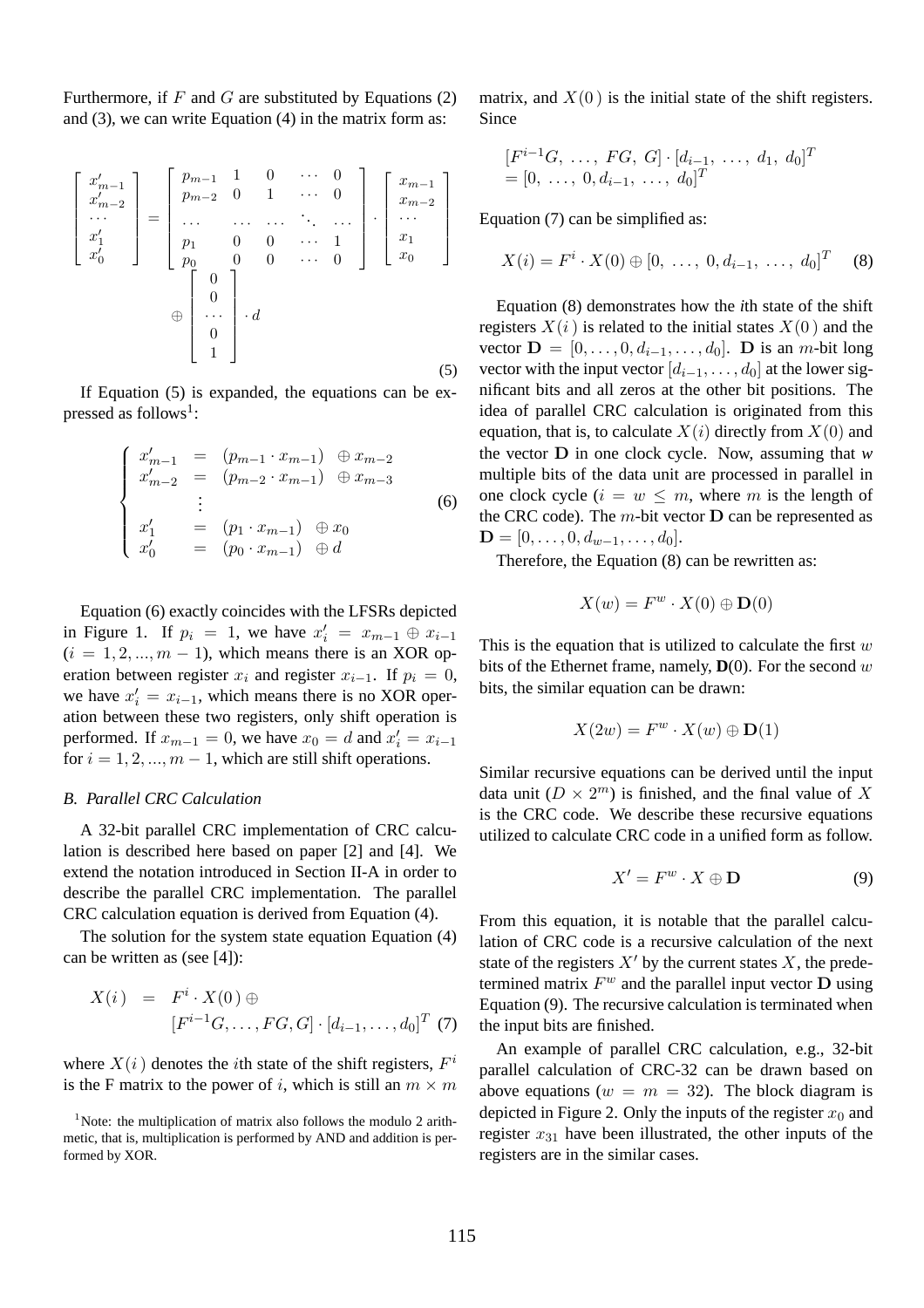

Fig. 2. Block diagram for parallel calculation of CRC-32.

# III. FAST CRC UPDATE

When we investigate how the CRC is calculated and is verified during data transmission process over the Internet, we observed that the following steps are performed in sequence when reaching an interconnecting device (See Figure 3):

1. CRC verification is performed in order to verify the correctness of the frame. If the verification fails, the frame is discarded.

2. The frame is passed through upper layers. Upper layer operations, such as finding the next hop according to the destination address, updating the TTL (Time To Live) field and checksum field in the IP packet header and so on. are performed.

3. The reassembled frame without the CRC code is forwarded to perform CRC32 calculation.

4. The calculated CRC code will be appended to the frame and the frame will be forwarded through physical layer to its next hop.



Fig. 3. CRC verification and recalculation.

Furthermore, the difference between an incoming frame and an outgoing frame (after being updated by higher layer operations) is small and the differences usually occur at fixed bit-positions [1] [8]. Figure 4 depicts a detailed Ethernet frame format. The fields in gray are the most likely to be changed fields. The TTL field in the IP header is decreased by 1 every time when a packet passes through a router. The Header Checksum in the IP header also changes accordingly. The source Ethernet address and the destination Ethernet address are different as well. All of them will be modified when the frame is sent out. The changed fields, 15 bytes in total, are only a small portion of the whole frame, which may range from 64 bytes to 1518 bytes. Furthermore, we observe that the changed fields lies in the first 26 bytes of the frame and the remainder of the frame stays intact. Therefore, it is not necessary to recalculate the CRC code over the entire frame, instead, a fast CRC update, which calculates only the changed fields, performs a single step update, and exors the updated value with the old CRC, is more preferable. Our fast CRC up-



Fig. 4. Detailed Ethernet frame structure.

date design is based on above observations and Equation (9) discussed in Section II-B. 32-bit parallel calculation of CRC-32 is again utilized as an example, Equation (9) can be rewritten as:

$$
X' = F^{32} \cdot X \oplus \mathbf{D} \tag{10}
$$

where  $F^{32}$  is a  $32 \times 32$  matrix for CRC32,  $X'$  and X is the next and current states of the shift registers respectively, and **D** is the m-bit parallel input vector. Furthermore, the associative and distributive laws apply for the modulo 2 arithmetic, that is,

$$
a \cdot (b \oplus c) = (a \cdot b) \oplus (a \cdot c)
$$
  

$$
a \oplus (b \oplus c) = (a \oplus b) \oplus c
$$

Now, assuming that the states of the shift register follow the sequence  $X(0), X(1), X(2), \ldots, X(n)$  and the parallel inputs follow the sequence  $\mathbf{D}(0), \mathbf{D}(1), \mathbf{D}(2),$  $\ldots$ ,  $\mathbf{D}(n-1)$ , where  $n = \frac{k+m}{w}$  is the number of cycles to get the final CRC code. From the recursive equation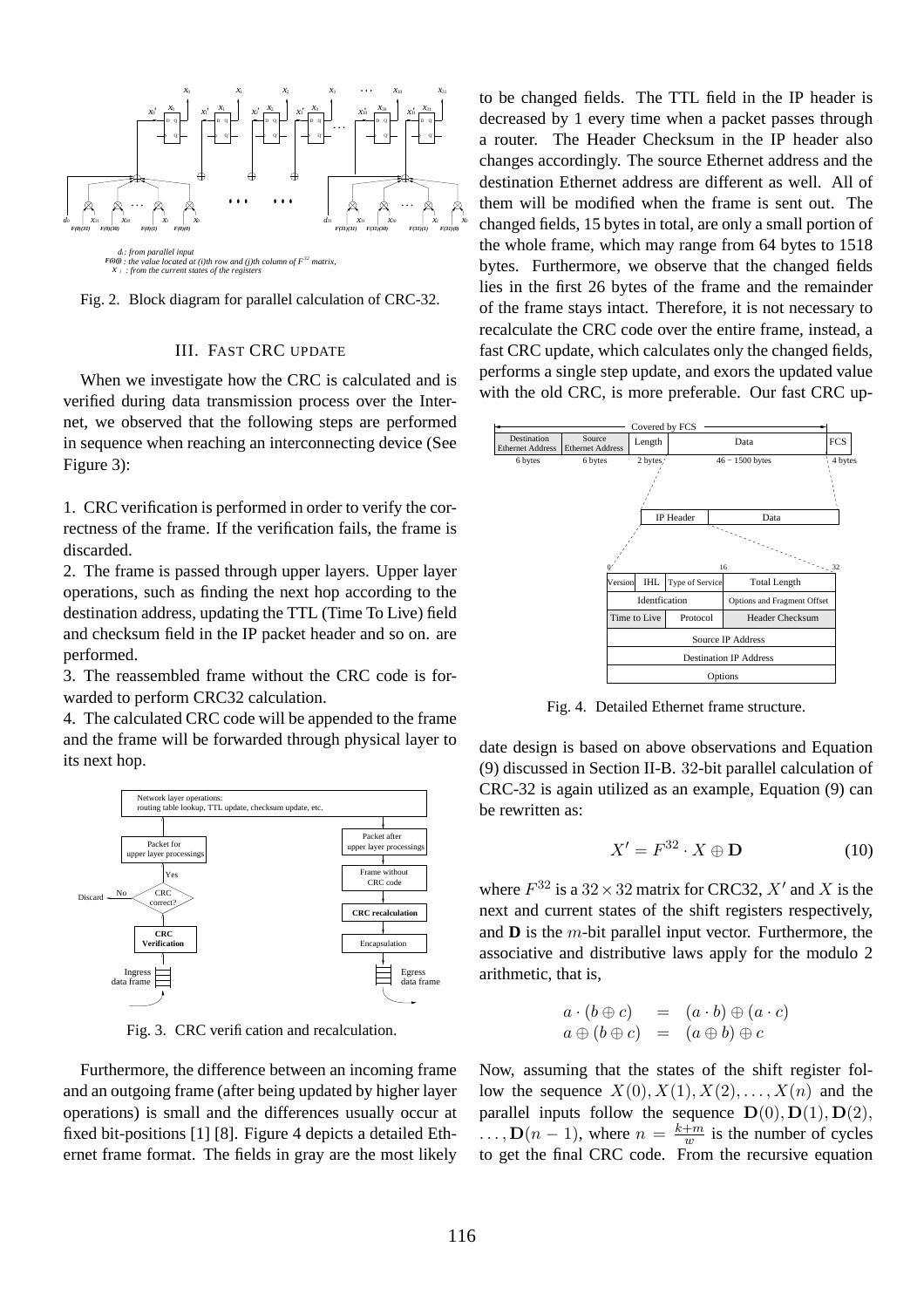Equation (10), we have:

$$
X(1) = F^{32} \cdot X(0) \oplus D(0)
$$
  
\n
$$
X(2) = F^{32} \cdot X(1) \oplus D(1)
$$
  
\n...  
\n
$$
X(7) = F^{32} \cdot X(6) \oplus D(6)
$$
  
\n
$$
X(8) = F^{32} \cdot X(7) \oplus D(7)
$$
  
\n
$$
X(9) = F^{32} \cdot X(8) \oplus D(8)
$$
  
\n
$$
= F^{32} \cdot (F^{32} \cdot X(7) \oplus D(7)) \oplus D(8)
$$
  
\n
$$
= ((F^{32})^2 \cdot X(7)) \oplus (F^{32} \cdot D(7)) \oplus D(8)
$$
  
\n...

The equations above the line, are calculated from the changed fields, i.e., from  $\mathbf{D}(0)$  to  $\mathbf{D}(6)$ , the first 28 bytes of a frame. And the equations below the line are calculated from the unchanged fields and they are all denoted by the intermediate state  $X(7)$ . Finally, the final register states  $X(n)$ ,  $n = \frac{k+m}{w}$ , namely the CRC code, can be denoted by the intermediate states  $X(7)$  and the unchanged fields.

$$
CRC = X(n)
$$
  
= ((F<sup>32</sup>)<sup>n-7</sup> · X(7))  $\oplus$  ((F<sup>32</sup>)<sup>n-8</sup> · **D**(7))  
 $\oplus ... \oplus$ **D**(n - 1) (11)

For the old CRC code before frame update and the new CRC code after the update, Equation (11) can be described as follows:

$$
CRC_{old} = ((F^{32})^{n-7} \cdot X(7)_{old}) \oplus ((F^{32})^{n-8} \cdot \mathbf{D}(7))
$$
  

$$
\oplus \dots \oplus \mathbf{D}(n-1)
$$

and

$$
CRC_{new} = ((F^{32})^{n-7} \cdot X(7)_{new}) \oplus ((F^{32})^{n-8} \cdot \mathbf{D}(7))
$$
  

$$
\oplus \ldots \oplus \mathbf{D}(n-1)
$$

Since all differences between the old and new frame locate in the first 26 bytes of the frame, for  $i > 6$ , the parallel input  $D(i)$  remains unchanged. If we XOR two CRC codes, the two set of unchanged fields are eliminated:

$$
CRC_{new} \oplus CRC_{old}
$$
  
= 
$$
((F^{32})^{n-7} \cdot X(7)_{new}) \oplus ((F^{32})^{n-7} \cdot X(7)_{old})
$$
  
= 
$$
(F^{32})^{n-7} \cdot (X(7)_{new} \oplus X(7)_{old})
$$

therefore, the new CRC code can be represented in the following form:

$$
CRC_{new} = (F^{32})^{n-7} \cdot \left( X(7)_{new} \oplus X(7)_{old} \right) \oplus CRC_{old}
$$
\n(12)

Consequently, the block diagram of the CRC update circuit can be depicted in Figure 5. The CRC recalculation is only performed over the first 28 bytes of the frame. The intermediate state  $X(7)$  is collected, and compared with the old one which can be obtained through CRC verification, and perform the update. Finally, the new CRC code is obtained by adding the update result to the old CRC code.



Fig. 5. Block diagram of fast CRC update circuit.

In Equation (12), for a fixed frame length, the matrix  $(F^{32})^{n-7}$  ( $n = \frac{k+m}{w}$ ) can be pre-calculated,  $X(7)_{old}$  can be obtained from the CRC verification,  $X(7)_{new}$  is calculated through parallel CRC circuit. For the smallest frame size, 64 bytes, we have  $n = \frac{64 \text{bytes} \times 8 \text{bits}}{32} = 16$ . Equation (12) can be written as

$$
CRC_{new} = (F^{32})^9 \cdot \left(X(7)_{new} \oplus X(7)_{old}\right) \oplus CRC_{old}
$$
\n(13)

where  $(F^{32})^9$  is a fixed  $32 \times 32$  matrix,  $X(7)_{new}$  and  $X(7)_{old}$  can be calculated from parallel CRC circuit.  $CRC_{old}$  is the original CRC code and  $CRC_{new}$  is the updated CRC code. Therefore, for CRC fast update of a 64 byte frame, we only need to calculate the first 28 bytes of the frame, namely get intermediate state  $X(7)$  and then perform the CRC update to get the new CRC code.

For the calculation of the first 28 bytes CRC, 7 cycles are needed (32-bit parallel calculation) and for update, only one cycle is needed. In total, only 8 cycles are needed for the fast update of the 64-byte frame with  $(F^{32})^9$  precalculated.

Furthermore, as can be observed on the real Internet, there are three predominant frame sizes: 64 bytes, 596 bytes and 1518 bytes. They make up 35%, 11.5% and 10% of the total, respectively [6]. Similar results can also be found in [3] and [10]. It is advantageous to find the corresponding  $(F^{32})^{n-7}$  for these frame sizes and implement them as CRC update units as well in order to further improve the performance. Accordingly, for the frames of these sizes, only 8 cycles are needed to calculate CRC code when compared with the  $n = \frac{k+m}{w}$  cycles in the parallel CRC calculation circuit. In Figure 6, the number of cycles needed to calculate the CRC code utilizing the parallel method and our fast CRC update method is depicted for different frame sizes. The performance gain of our approach becomes increasingly more significant for longer frames because our method recalculate the new CRC in a constant number of cycles.

Once the  $(F^{32})^{n-7}$  is determined, for example,  $(F^{32})^9$ in Equation (13), the CRC update scheme can be extended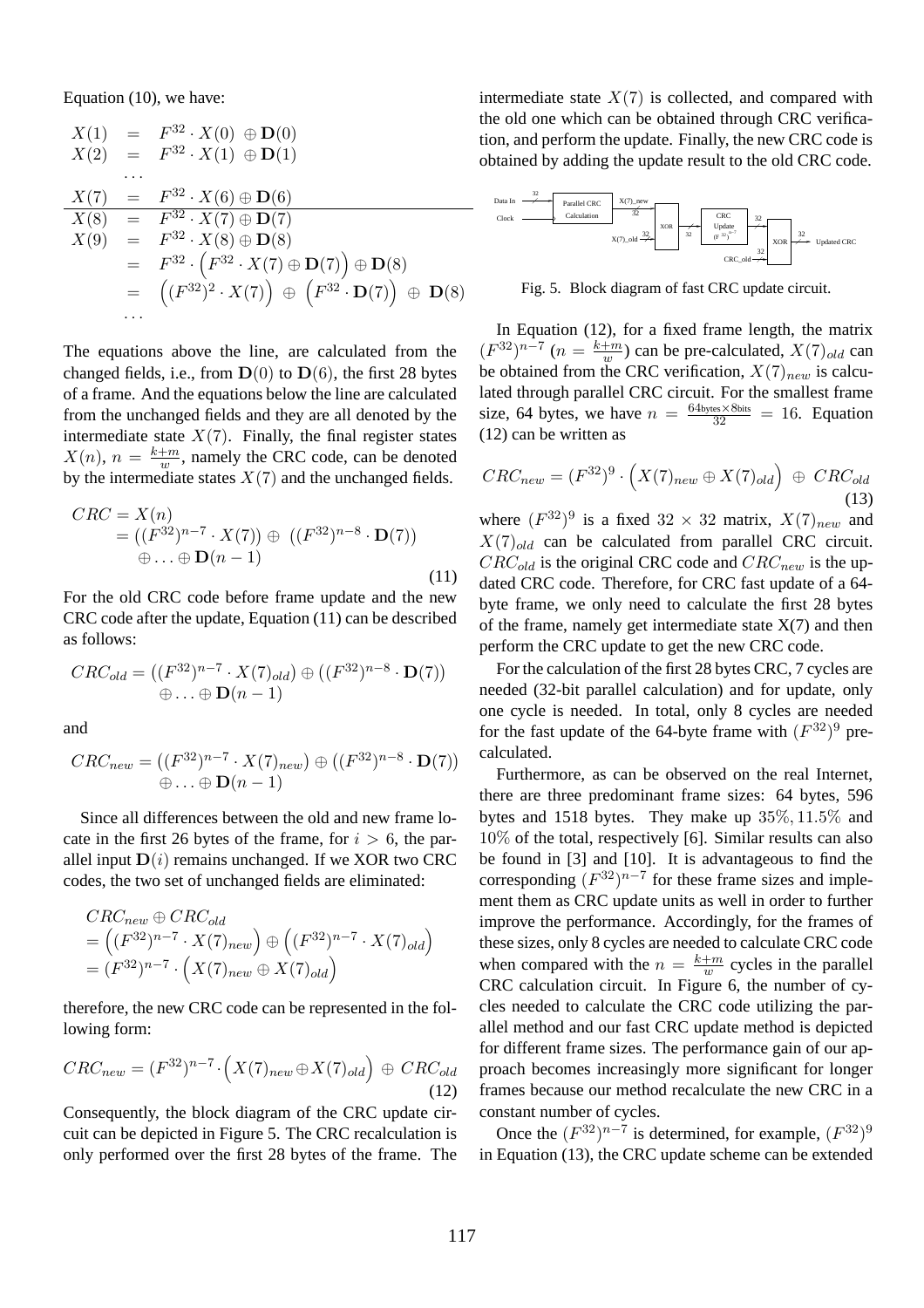

Fig. 6. Comparison of the number of cycles.

to update the CRC code for the frames with arbitrary length. Suppose h cycles are needed to calculate the CRC code over a frame with random length using 32-bit parallel CRC calculation. Obviously  $h > 16$ , which is the cycles for the smallest 64-byte frame. From Equation (11), let  $n = h$ , the final CRC code is

$$
X(h) = ((F^{32})^9 \cdot X(h-9))
$$
  
\n
$$
\oplus ((F^{32})^8 \cdot D(h-9))
$$
  
\n
$$
\oplus ((F^{32})^7 \cdot D(h-8))
$$
  
\n
$$
\oplus \cdots \oplus D(h-1)
$$
 (14)

Since  $h > 16$ ,  $h - 9 > 7$ , from  $\mathbf{D}(h - 9)$  on, the inputs are surely those intact fields in the frame. Equation (14) is equivalent to Equation (11) except the state is changed to  $X(h - 9)$ . Therefore, Equation (13) can be rewritten as:

$$
CRC_{new} = (F^{32})^9 \cdot \left( X(h-9)_{new} \oplus X(h-9)_{old} \right) \oplus CRC_{old}
$$
\n(15)

Equation (15) differs with Equation (13) only in  $X(h-9)$ , which depends on the size of the frame. We stop the parallel CRC calculation at the stage  $X(h-9)$ , and perform one step CRC update. Therefore, for any frame size, in fast CRC update scheme, at least 8 cycles is reduced compared with the parallel CRC calculation. If we can build more circuits for  $(F^{32})^{n-7}$ , for example,  $(F^{32})^{n-7}$  for 64 bytes, 128 bytes, 256 bytes etc., much more cycles will be reduced. Equation (15) then becomes:

$$
CRC_{new}
$$
  
=  $(F^{32})^{n-7} \cdot \left( X(h - (n-7))_{new} \oplus X(h - (n-7))_{old} \right)$   
 $\oplus CRC_{old}$ 

In this paper, we only build and test the circuits for 64 bytes, 594 bytes and 1518 bytes. Their corresponding  $(F^{32})^{n-7}$  matrices are pre-calculated in MATLAB.

# IV. SYNTHESIS RESULTS

In this section, we describe the synthesis, place and route results for of three CRC update blocks: 64 bytes  $((F^{32})^9)$ , 594 bytes  $((F^{32})^{142})$  and 1518 bytes $((F^{32})^{373})$ of our design after having modeled it in VHDL.

The design is described in VHDL and synthesis, placement and route are performed for three CRC update blocks: 64 bytes  $((F^{32})^9)$ , 594 bytes  $((F^{32})^{142})$  and 1518 bytes( $(F^{32})^{373}$ ), respectively. The area utilization and the performance from post place and route static timing report on the Xilinx Virtex II 2v250fg256-6 device are demonstrated as follows: With these results, the performance of

| <b>CRC</b> Update blocks |            | Utilization Performance |
|--------------------------|------------|-------------------------|
| $(F^{32})^9$             | 283 slices | 196 MHZ                 |
| $(F^{32})^{142}$         | 239 slices | 236 MHZ                 |
| $(F^{32})^{373}$         | 290 slices | 217 MHZ                 |
|                          |            |                         |

#### TABLE I

FAST CRC UPDATE AREA AND PERFORMANCE REPORT FOR DIFFERENT PROCESSING UNIT.

the fast CRC update is evaluated as follows. For the frames with the length 64 bytes, 594 bytes and 1518 bytes, the time utilized to obtain the CRC code by parallel CRC calculation and fast CRC update calculation is compared and demonstrated in Table II. As can be observed, there is a great reduction of the calculating time. For larger frame size, the reduced ratio is much higher.

| Frame        | CRC calculation time comparisons |             |              |  |
|--------------|----------------------------------|-------------|--------------|--|
| (bytes)      | Parallel                         | Fast update | Time reduced |  |
| 64           | $65$ ns                          | $41$ ns     | 37%          |  |
| $\sqrt{594}$ | $605$ ns                         | $34$ ns     | 94%          |  |
| 1518         | $1543$ ns                        | $37$ ns     | 97%          |  |

TABLE II CLOCK CYCLES AND CALCULATION TIME COMPARISONS ON DIFFERENT FRAME SIZES.



Fig. 7. The block diagram for the transmission of the frame with CRC code.

In order to evaluate the throughput of CRC update, the manner in which frames with CRC codes are transmitted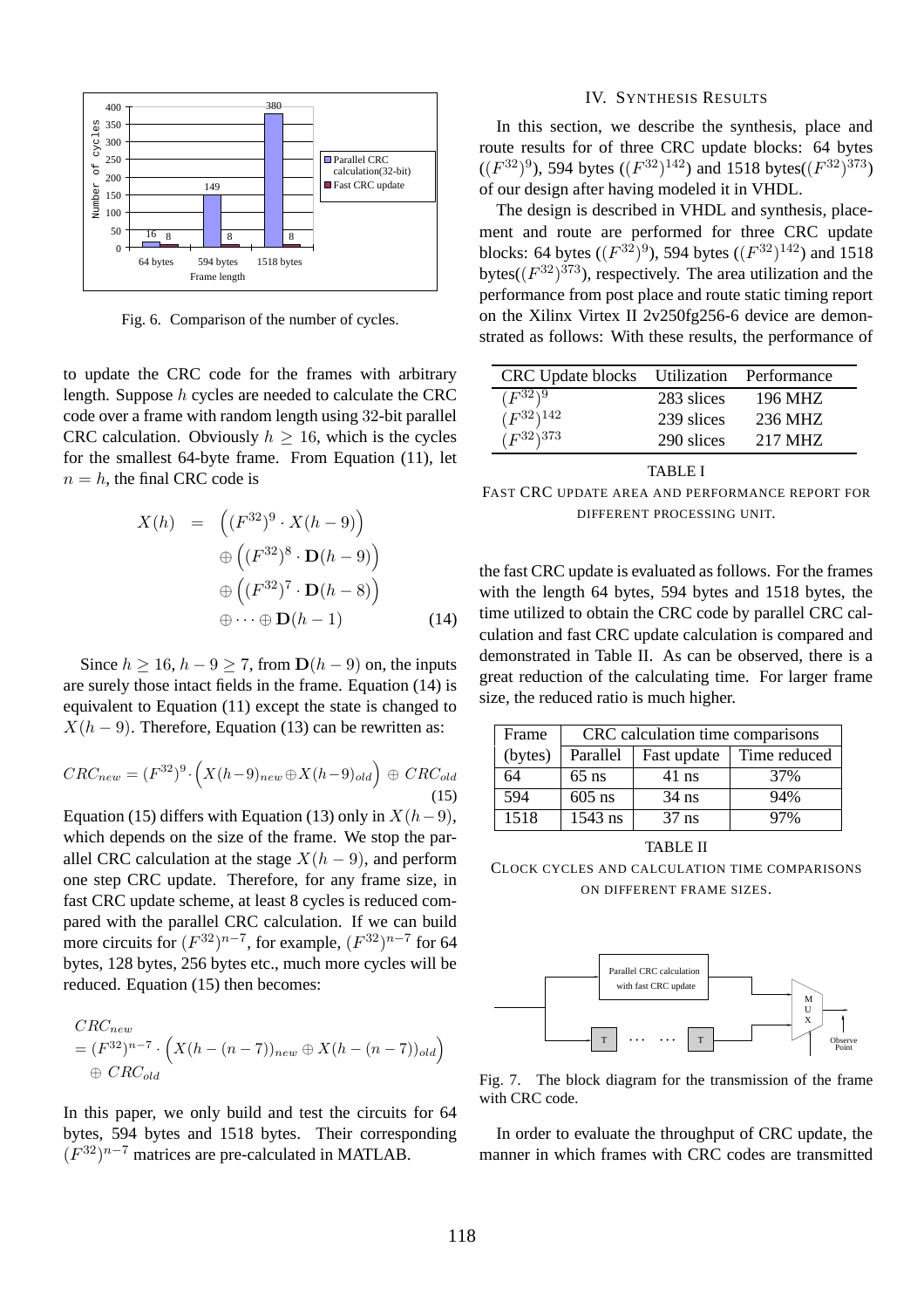is first analyzed. As depicted in Figure 7, the CRC code is calculated while the frame is being transmitted. The lower path in the figure is the data path, where the frame without the CRC code goes through. The same frame without CRC code also is the input of the upper path to calculate the CRC code using either parallel CRC calculation with fast CRC update. Several delay elements (depicted in gray and named T) are inserted in the data path in order to synchronize with the CRC calculation so that the CRC code is obtained and transmitted exactly after the frame has been transmitted. Therefore, the throughput of this block is highly depended on the time consumed in CRC calculations. The shorter the CRC calculation time, the faster the frame is transmitted.

If we assume that the CRC calculation is the only bottleneck of a data transmission system, we can estimate the maximum throughput that the parallel calculation of CRC with CRC update can support. The observation of the throughput is performed from the observe point depicted in Figure 7. Assume that the three processing units are only applied to their corresponding frame length, that is, 64 bytes, 594 bytes, 1518 bytes, respectively and the clock rates for these three circuits are obtained from Table IV. For the 64-byte frames on the Internet, 8 cycles running at 196 MHz are needed. Therefore, the throughput for 64 byte frames is:

# $(64 \times 8)$  bits/ $(8 \text{ cycles}/196 \text{ MHz}) = 12.54 \text{ Gbps}$

Similarly, the throughput for 594-byte frame and 1518 byte frame can be calculated and the results are listed in Table III. Therefore, the total throughput of the CRC parallel calculation with fast update could be estimated as follows. For simplicity, assume that the rest of the frames other than 64 bytes, 594 bytes, 1518 bytes still use parallel CRC calculation (7.88 Gbps [5]).

| frame      | frame        | calculation | throughput |
|------------|--------------|-------------|------------|
| length     | distribution | time        | (Gbps)     |
| 64 bytes   | 35%          | $41$ ns     | 12.54      |
| 594 bytes  | 11.5%        | $34$ ns     | 139.76     |
| 1518 bytes | 10%          | $37$ ns     | 328.22     |

| <b>TABLE III</b> |       |         |         |  |
|------------------|-------|---------|---------|--|
| 1518 bytes       | 10%   | $37$ ns | 328.22  |  |
| 594 bytes        | 11.5% | $34$ ns | 139.76  |  |
| $0 + 0$ y to $0$ | JJ 70 | TI 110  | $1 - 7$ |  |

CRC UPDATE THROUGHPUT FOR 64 BYTES, 594 BYTES AND 1518 BYTES.

|        | 12.48 Gbps $\times$ 35%    | $=$ | 4.37            |
|--------|----------------------------|-----|-----------------|
| $+$    | 139.76 Gbps $\times$ 11.5% | $=$ | 16.07           |
| $+$    | 328.22 Gbps $\times$ 10%   | $=$ | 32.82           |
| $^{+}$ | 7.88 Gbps $\times$ 43.5%   | $=$ | 3.43            |
|        |                            |     | Total 56.7 Gbps |

This throughput is a rough estimation of the throughput that the parallel calculation of CRC with fast CRC update can support. Furthermore, if the CRC fast update scheme is also utilized to calculate CRC code of the frames other than 64 bytes, 594 bytes and 1518 bytes, the throughput could be much higher. If a simple pipeline is built on parallel CRC and CRC update processing unit, one extra cycle can be saved, and the throughput can be further improved.

Therefore, if the other bottlenecks are excluded, the parallel calculation of CRC with CRC update can reach a throughput of 56.7 Gbps. Actually, the throughput is only a theoretical estimation, the real throughput will be much lower due to other bottlenecks. However, with this design, it is obvious that CRC calculation can no longer be considered as a bottleneck for data transmission.

The CRC update implementation offers several additional advantages. First, only 28 bytes data plus 8 bytes original CRC code and intermediate states are needed to be copied and sent to calculate the new CRC instead of the total data message which may have hundreds of bits. Therefore, the time used for data moving is reduced. Second, only 8 cycles are required to obtain the new CRC, the corresponding power consumption is also reduced compared with the CRC recalculation of the overall frame. A disadvantage is that some extra buffer may be needed to store the intermediate state  $X(7)$ , or  $X(h - (n - 7))$ , and the old CRC code. The entry of the extra buffer also need to point to the frame body which may be stored in the main buffer of the system. And thanks to the modern techniques for memory, a buffer with 64-byte entries is not an expensive implementation. It is a small sacrifice compared with the great throughput.

In summary, the fast CRC update scheme can dramatically increase the throughput of the CRC recalculation. CRC fast update can be applied to any other number of bits processed in parallel and any other CRC algorithms such as CRC-16, CRC-8. Furthermore, the fast CRC update scheme is not only suitable for Ethernet, but also hold true for other protocols such as ATM (AAL-5 frames). And the fast CRC update may have a broader usage because of the wide utilizations of the CRC error detecting techniques.

# V. CONCLUSIONS

In this paper, we presented a novel method to update the CRC code when packets are passing through interconnecting devices. The manner in which CRC code is generated was first introduced. Second, serial and parallel calculations of CRC code based on Linear Feedback Shift Registers (LFSRs) were discussed. The linear system state equation of LFSRs was used to provide the mathematic background for the fast CRC update. Subsequently, the fast